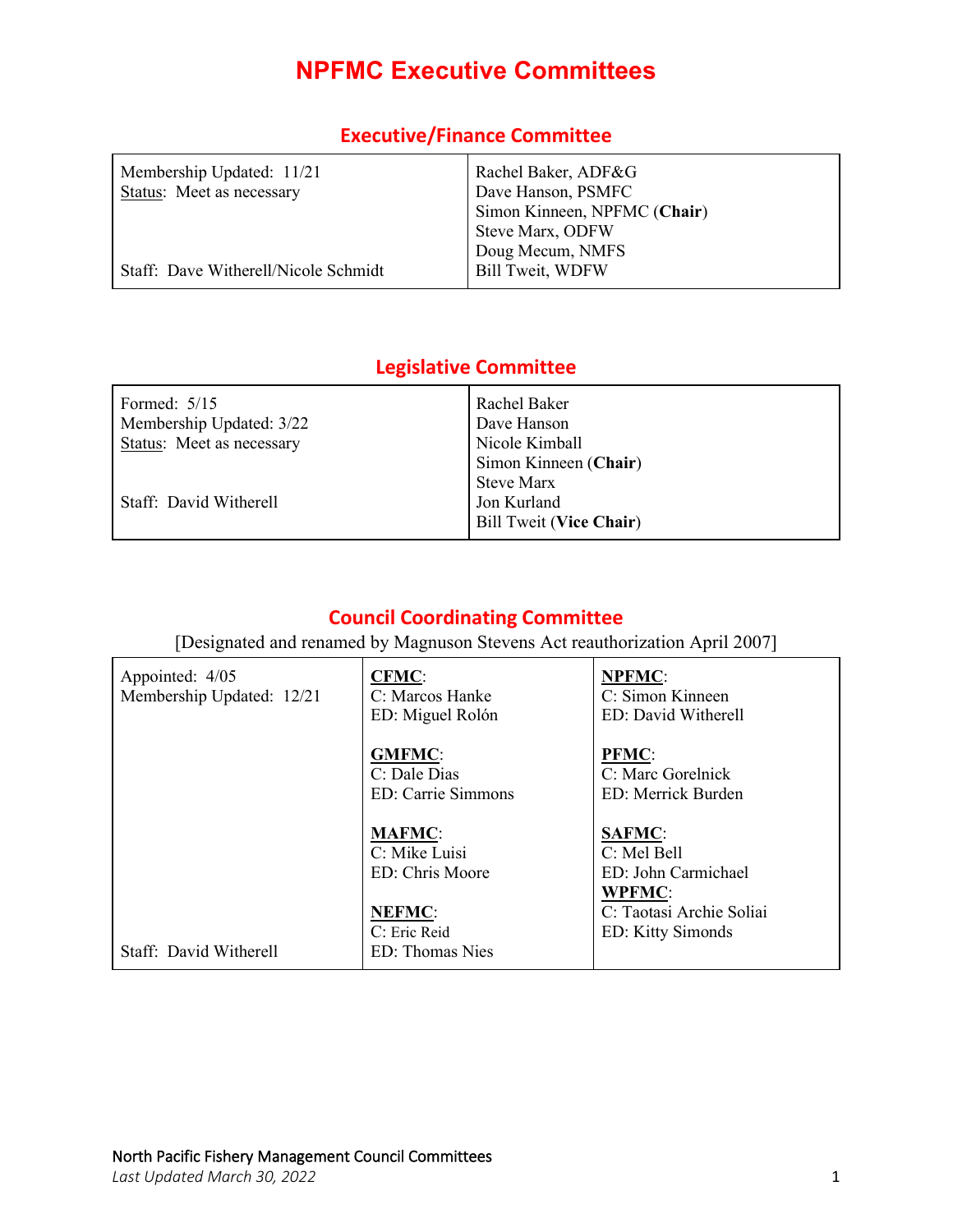# **NPFMC Executive Committees**

### **Joint Protocol Committee (Council/Board of Fisheries)**

| Membership Updated: 11/20<br><b>Status:</b> Meet as necessary | Council:<br>Cora Campbell | Board:<br>Märit Carlson-Van Dort |
|---------------------------------------------------------------|---------------------------|----------------------------------|
|                                                               | Kenny Down                | John Jensen                      |
| Staff: David Witherell                                        | Andy Mezirow              | McKenzie Mitchell                |
|                                                               |                           |                                  |

### **Crab Interim Action Committee**

[Required under BSAI Crab FMP]

Jon Kurland, NMFS Doug Vincent-Lang, ADF&G Kelly Susewind, WDFW

## **Halibut Management Committee**

| Formed: $12/15$<br>Membership Updated: 10/21 | Bob Alverson<br>Simon Kinneen (Chair)<br>Glenn Merrill |
|----------------------------------------------|--------------------------------------------------------|
| Staff: David Witherell                       | Richard Yamada                                         |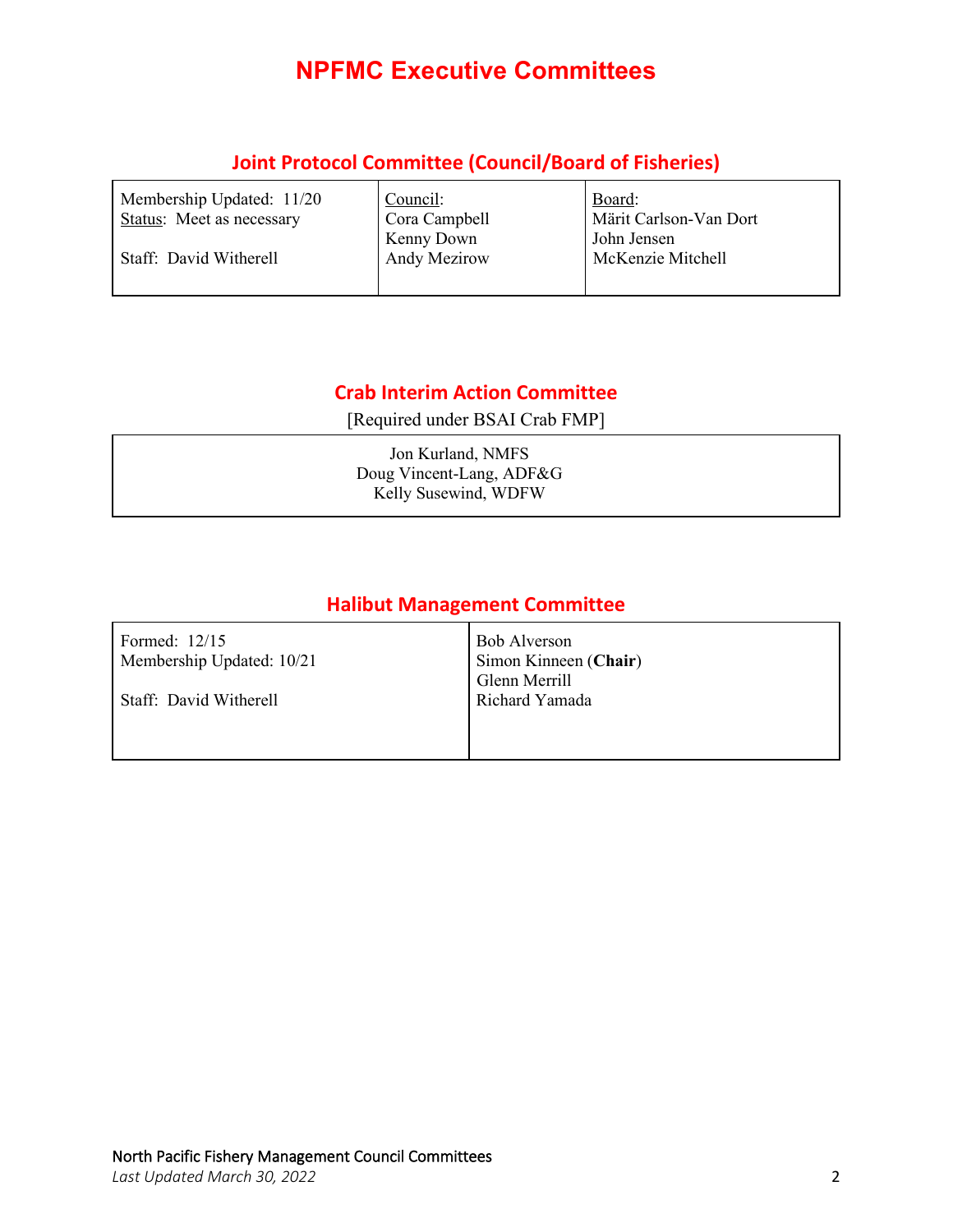# **Advisory Bodies Required under Statute**

| Membership<br>Updated: 2/22 | Chris Anderson, UW<br>Amy Bishop, UAF<br>Curry Cunningham, UAF<br>Mike Downs, Wislow Research<br>*Sherri Dressel, ADFG (Co-Chair)<br>*Robert Foy, AFSC<br>Jason Gasper, NMFS<br>Dana Hanselman, AFSC<br>Brad Harris, APU | George Hunt, UW<br>Kailin Kroetz, ASU<br>*Kathryn Meyer, WDFW<br>Franz Mueter, UAF (Co-Chair)<br>Andrew Munro, ADFG<br>Chris Siddon, ADFG<br>Ian Stewart, IPHC<br>Patrick Sullivan, Independent<br>*Alison Whitman, ODFW (Vice-Chair) |
|-----------------------------|--------------------------------------------------------------------------------------------------------------------------------------------------------------------------------------------------------------------------|---------------------------------------------------------------------------------------------------------------------------------------------------------------------------------------------------------------------------------------|
|-----------------------------|--------------------------------------------------------------------------------------------------------------------------------------------------------------------------------------------------------------------------|---------------------------------------------------------------------------------------------------------------------------------------------------------------------------------------------------------------------------------------|

#### **Scientific and Statistical Committee**

**\***Members are appointees of Statutory Agencies represented on Council. All other members are at large appointees

| Membership<br>Updated:<br>12/21 | Tamara Briggie, Freezer Longline<br>Ruth Christiansen, UCB (Co-Vice Chair)<br>Angel Drobnica, APICDA (Chair)<br>Gretar Gudmundsson, F/V Valiant<br>Tim Heuker, Oregon<br>James Johnson, DSFU<br>Mellisa Johnson, Bering Sea Elders<br>Jeff Kauffman, Central Bering Sea<br>Julie Kavanaugh<br>Heather Mann, Midwater Trawlers | Lauren Mitchell, Sitka<br>Patrick O'Donnell, Golden West Fisheries<br>Megan O'Neil, PVOA<br>Brian Ritchie, Solstice Charters, LLC<br>Matt Upton, US Seafoods (Co-Vice Chair)<br>Paul Wilkins, Coastal Villages Region<br>Sinclair Wilt, Westward Seafoods<br>Susie Zagorski, F/V Starbound |
|---------------------------------|-------------------------------------------------------------------------------------------------------------------------------------------------------------------------------------------------------------------------------------------------------------------------------------------------------------------------------|--------------------------------------------------------------------------------------------------------------------------------------------------------------------------------------------------------------------------------------------------------------------------------------------|
|---------------------------------|-------------------------------------------------------------------------------------------------------------------------------------------------------------------------------------------------------------------------------------------------------------------------------------------------------------------------------|--------------------------------------------------------------------------------------------------------------------------------------------------------------------------------------------------------------------------------------------------------------------------------------------|

### **Advisory Panel**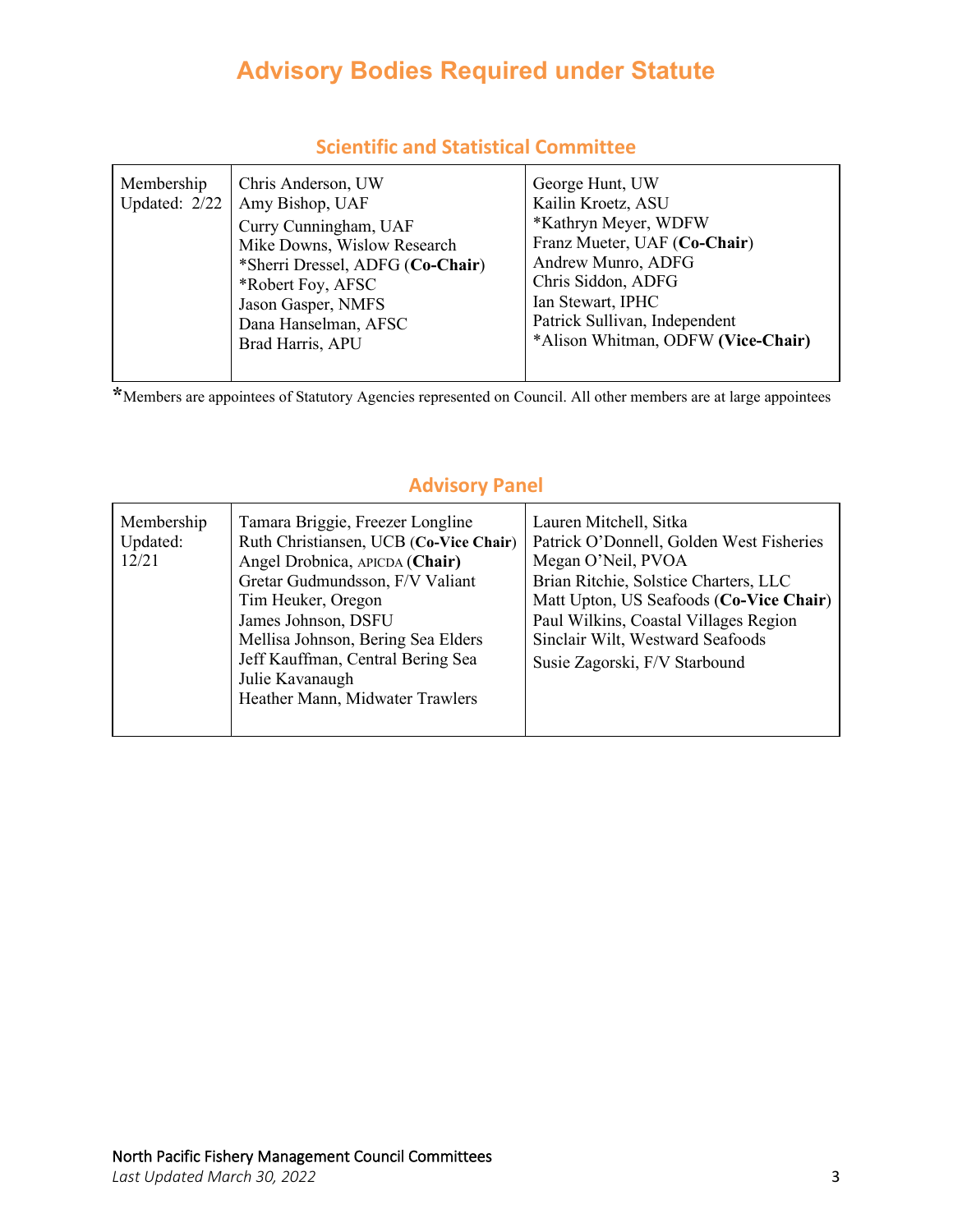# **NPFMC Plan Teams**

### **Bering Sea/Aleutian Islands Crab Plan Team**

| Membership            | Bill Bechtol, UAF Homer             | Andre Punt, UW                        |
|-----------------------|-------------------------------------|---------------------------------------|
|                       |                                     |                                       |
| <b>Updated: 10/21</b> | Ben Daly, ADFG Kodiak               | Sarah Rheinsmith, NPFMC (Coordinator) |
|                       | Martin Dorn, AFSC (Co-Chair)        | Shareef Siddeek, ADFG Juneau          |
|                       | Ginny Eckert, UAF Juneau            | Buck Stockhausen, AFSC                |
|                       | Erin Fedewa, Kodiak Research Center | Cody Szuwalski, AFSC                  |
|                       | Brian Garber-Yonts, AFSC            | Miranda Westphal, ADFG Dutch Harbor   |
|                       | Mike Litzow, AFSC Kodiak            | Jie Zheng, ADF&G Juneau               |
|                       | Krista Milani, NMFS Dutch Harbor    |                                       |
|                       | Katie Palof, ADFG Juneau (Co-Chair) |                                       |
|                       |                                     |                                       |
|                       |                                     |                                       |

### **Bering Sea/Aleutian Islands Groundfish Plan Team**

| Membership<br>Updated: 12/21 | Steve Barbeaux, AFSC (Co-Chair)<br>Mary Furuness, NMFS<br>Alan Haynie, AFSC<br>Allan Hicks, IPHC<br>Lisa Hillier, WDFW<br>Kirstin Holsman, AFSC<br>Philip Joy, ADFG<br>Andrew Kingham, AFSC | Kalei Shotwell, ABL<br>Diana Stram, NPFMC (Coordinator)<br>Cindy Tribuzio, ABL<br><b>Vacant</b> , ADFG<br>Vacant, USFWS<br><b>Vacant, NMFS</b> |
|------------------------------|---------------------------------------------------------------------------------------------------------------------------------------------------------------------------------------------|------------------------------------------------------------------------------------------------------------------------------------------------|
|                              |                                                                                                                                                                                             |                                                                                                                                                |

## **Gulf of Alaska Groundfish Plan Team**

| Membership<br>Sara Cleaver, NPFMC (Coordinator)<br>Updated: 6/21<br>Obren Davis, NMFS<br>Craig Faunce, AFSC<br>Lisa Hillier, WDFW<br>Peter Hulson, AFSC<br>Jim Ianelli, AFSC (Co-Chair)<br>Sandra Lowe, AFSC | Chris Lunsford, ABL (Co-Chair)<br>Nathaniel Nichols, ADFG<br>Andrew Olson, ADFG<br>Janet Rumble, ADFG Homer<br>Paul Spencer, AFSC<br>Marysia Szymkowiak, AFSC<br>Kresimir Williams, AFSC<br><b>Vacant</b> , USFWS |
|--------------------------------------------------------------------------------------------------------------------------------------------------------------------------------------------------------------|-------------------------------------------------------------------------------------------------------------------------------------------------------------------------------------------------------------------|
|--------------------------------------------------------------------------------------------------------------------------------------------------------------------------------------------------------------|-------------------------------------------------------------------------------------------------------------------------------------------------------------------------------------------------------------------|

### **Scallop Plan Team**

| Membership<br>Updated: $1/22$ | Ryan Burt, ADFG Kodiak<br>Mike Byerly, ADFG Homer<br>Tyler Jackson, ADFG Kodiak (Chair)<br>Sarah Rheinsmith, NPFMC (Coordinator) | Scott Miller, NMFS Juneau<br>Andrew Olson, ADFG Juneau<br>John Olson, NMFS Anchorage<br>Jie Zheng, ADFG Juneau |
|-------------------------------|----------------------------------------------------------------------------------------------------------------------------------|----------------------------------------------------------------------------------------------------------------|
|-------------------------------|----------------------------------------------------------------------------------------------------------------------------------|----------------------------------------------------------------------------------------------------------------|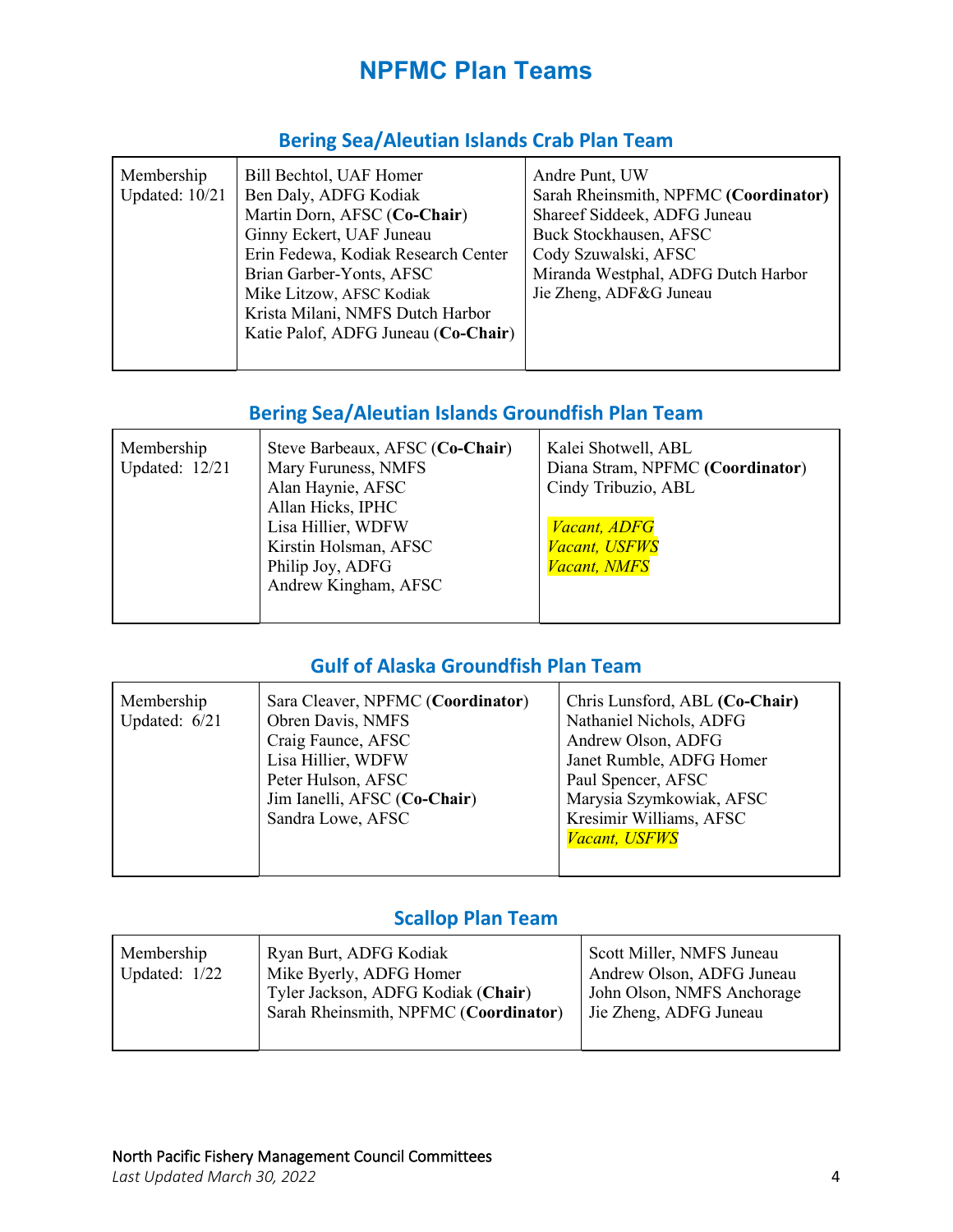# **NPFMC Plan Teams**

### **Bering Sea Fishery Ecosystem Plan Team**

| Kerim Aydin, AFSC (Co-Chair)<br>Formed: 12/16<br>Danielle Dickson (NPRB)<br>Membership<br>Michael Dalton, AFSC<br>Updated: 3/22<br>Anne Marie Eich, NMFS<br>Diana Evans, NPFMC (Co-Chair)<br>Brad Harris, APU<br>Davin Holen, Sea Grant | Jim Ianelli, AFSC<br>Heather Renner, USFWS<br>Elizabeth Siddon, AFSC<br>Phyllis Stabeno, PMEL<br>Ian Stewart, IPHC<br>Jared Weems, ADFG<br>Stephani Zador, AFSC |
|-----------------------------------------------------------------------------------------------------------------------------------------------------------------------------------------------------------------------------------------|-----------------------------------------------------------------------------------------------------------------------------------------------------------------|
|-----------------------------------------------------------------------------------------------------------------------------------------------------------------------------------------------------------------------------------------|-----------------------------------------------------------------------------------------------------------------------------------------------------------------|

## **Social Science Planning Team**

| Formed: $6/17$<br>Membership<br>Updated: 10/21 | Caroline Brown, ADFG<br>Courtney Carothers, UAF<br>Sam Cunningham, NPFMC<br>Mike Downs, SSC<br>Mike Fey, AKFIN<br>Kate Haapala, NPFMC | Seth Macinko, URI<br>Sarah Marrinan, NPFMC (Coordinator)<br>Scott Miller, NMFS<br>Matt Reimer, UC Davis<br>Marysia Szymkowiak, AFSC |
|------------------------------------------------|---------------------------------------------------------------------------------------------------------------------------------------|-------------------------------------------------------------------------------------------------------------------------------------|
|------------------------------------------------|---------------------------------------------------------------------------------------------------------------------------------------|-------------------------------------------------------------------------------------------------------------------------------------|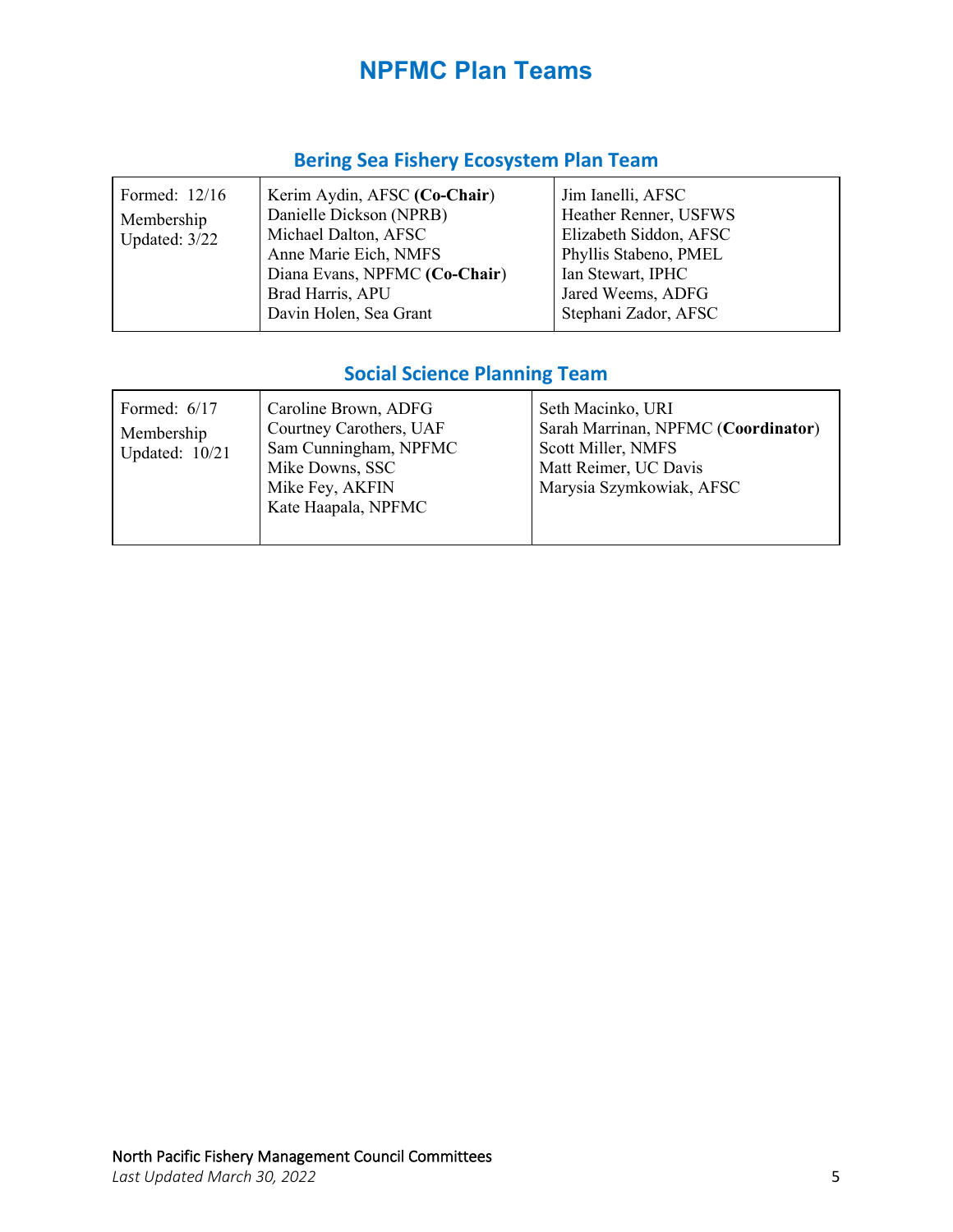# **NPFMC Fishery Ecosystem Plan Taskforces**

| Membership<br>Updated: $1/22$ | Lauren Divine, Aleut Community of St.<br>Paul<br>Scott Goodman, Natural Resources<br>Consultants/BS Fisheries Fund<br>Jason Gasper, NMFS<br>Kirstin Holsman, NMFS AFSC (Co-Chair)<br>Mike LeVine, The Ocean Conservancy | Todd Loomis, F/V Ocean Peace<br>Steve Martell, SeaState<br>Brenden Raymond-Yakoubian,<br>Sandhill.Culture.Craft<br>Jeremy Sterling, AFSC Marine Mammal<br>Laboratory<br>Diana Stram, NPFMC (Co-Chair) |
|-------------------------------|-------------------------------------------------------------------------------------------------------------------------------------------------------------------------------------------------------------------------|-------------------------------------------------------------------------------------------------------------------------------------------------------------------------------------------------------|
|                               |                                                                                                                                                                                                                         |                                                                                                                                                                                                       |

### **Bering Sea FEP: Climate Change Action Module Taskforce**

### **Bering Sea FEP: LK/TK/Subsistence Action Module Taskforce**

| Membership<br>Updated:<br>10/19 | Toby Anungazuk Jr., Golovin, Alaska<br>Rachel Donkersloot, Coastal Cultures<br>Research and Consulting<br>Kate Haapala, NPFMC (Co-Chair)<br>Bridget Mansfield, NMFS<br>Robert Murphy, APU<br>Darcy Peter, Beaver, Alaska | Julie Raymond-Yakoubian, Kawerak<br>Richard Slats, Chevak, Alaska<br>Simeon Swetzof, St. Paul, Alaska<br>Alida Trainor, ADFG Subsistence Division<br>Sarah Wise, NMFS AKFS (Co-Chair) |
|---------------------------------|--------------------------------------------------------------------------------------------------------------------------------------------------------------------------------------------------------------------------|---------------------------------------------------------------------------------------------------------------------------------------------------------------------------------------|
|---------------------------------|--------------------------------------------------------------------------------------------------------------------------------------------------------------------------------------------------------------------------|---------------------------------------------------------------------------------------------------------------------------------------------------------------------------------------|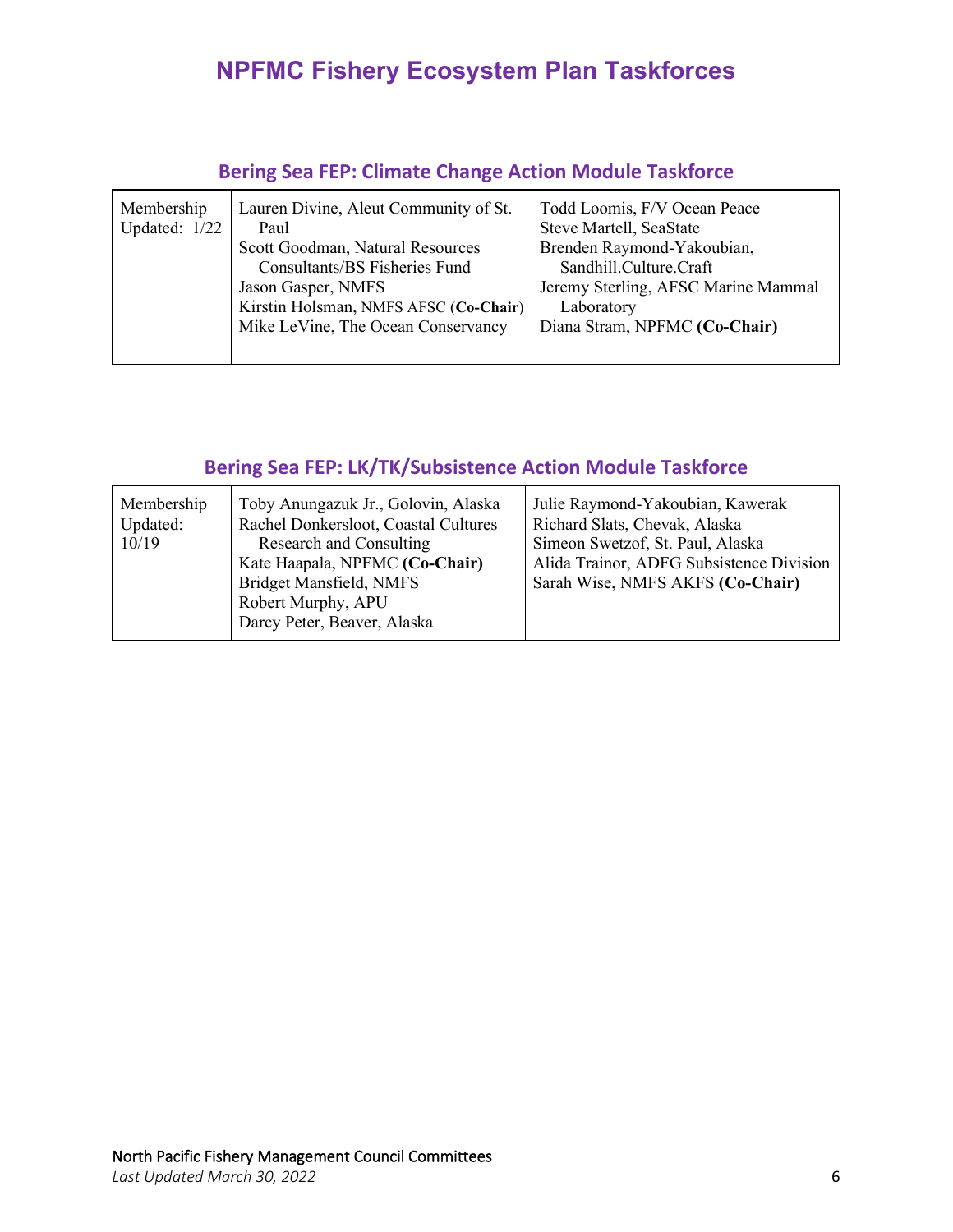# **NPFMC Committees**

### **Charter Halibut Management Committee**

| Appointed: 6/11<br>Membership Updated: 12/21 | Seth Bone<br>Forrest Braden<br>Daniel Donich<br>Mike Flores | Stan Malcolm<br>Denise May<br>Andy Mezirow (Chair)<br>Brian Ritchie |
|----------------------------------------------|-------------------------------------------------------------|---------------------------------------------------------------------|
| Staff: Sarah Marrinan                        | Kent Huff<br>Matt Kopec                                     | Richard Yamada<br>Steve Zernia                                      |

### **Community Engagement Committee –** *BEING RECONSTITUTED*

| Membership as of $2/21$<br>Soliciting for new membership<br>in April 2021; existing members<br>are eligible for reappointment. | Jennifer Hooper<br>Mellisa Johnson<br>Robert Keith<br>Nicole Kimball<br>Simon Kinneen (Chair) | Merissa Merculieff<br>Tom Panamaroff<br>Theresa Peterson<br><b>Becca Robbins Gisclair</b><br>Rob Sanderson |
|--------------------------------------------------------------------------------------------------------------------------------|-----------------------------------------------------------------------------------------------|------------------------------------------------------------------------------------------------------------|
| Staff: Kate Haapala                                                                                                            |                                                                                               |                                                                                                            |

### **Ecosystem Committee**

| Appointed: 12/04         | Jim Ayers           | John Iani          |
|--------------------------|---------------------|--------------------|
| Membership Updated: 8/19 | Dave Benton         | Stephanie Madsen   |
|                          | Dave Fluharty       | Theresa Peterson   |
|                          | Rose Fosdick        | Jeremy Rusin       |
| Staff: Diana Evans       | Gretchen Harrington | Bill Tweit (Chair) |

### **Enforcement Committee**

| Membership Updated:<br>3/22 | CAPT Jason Brennell, USCG<br>Karla Bush, ADFG<br>Alisha Falberg, NOAA-GC<br>Jennifer Ferdinand, NMFS | Nathan Lagerwey, NMFS OLE (Co-Chair)<br>Steve Marx, ODFW (Chair)<br>Brian McTague, NOAA-GC<br>Glenn Merrill, NMFS |
|-----------------------------|------------------------------------------------------------------------------------------------------|-------------------------------------------------------------------------------------------------------------------|
| Staff: Jon McCracken        | AFSC<br>Andrea Hattan, NOAA-GC                                                                       | Jon Streifel, AK F&W Protection                                                                                   |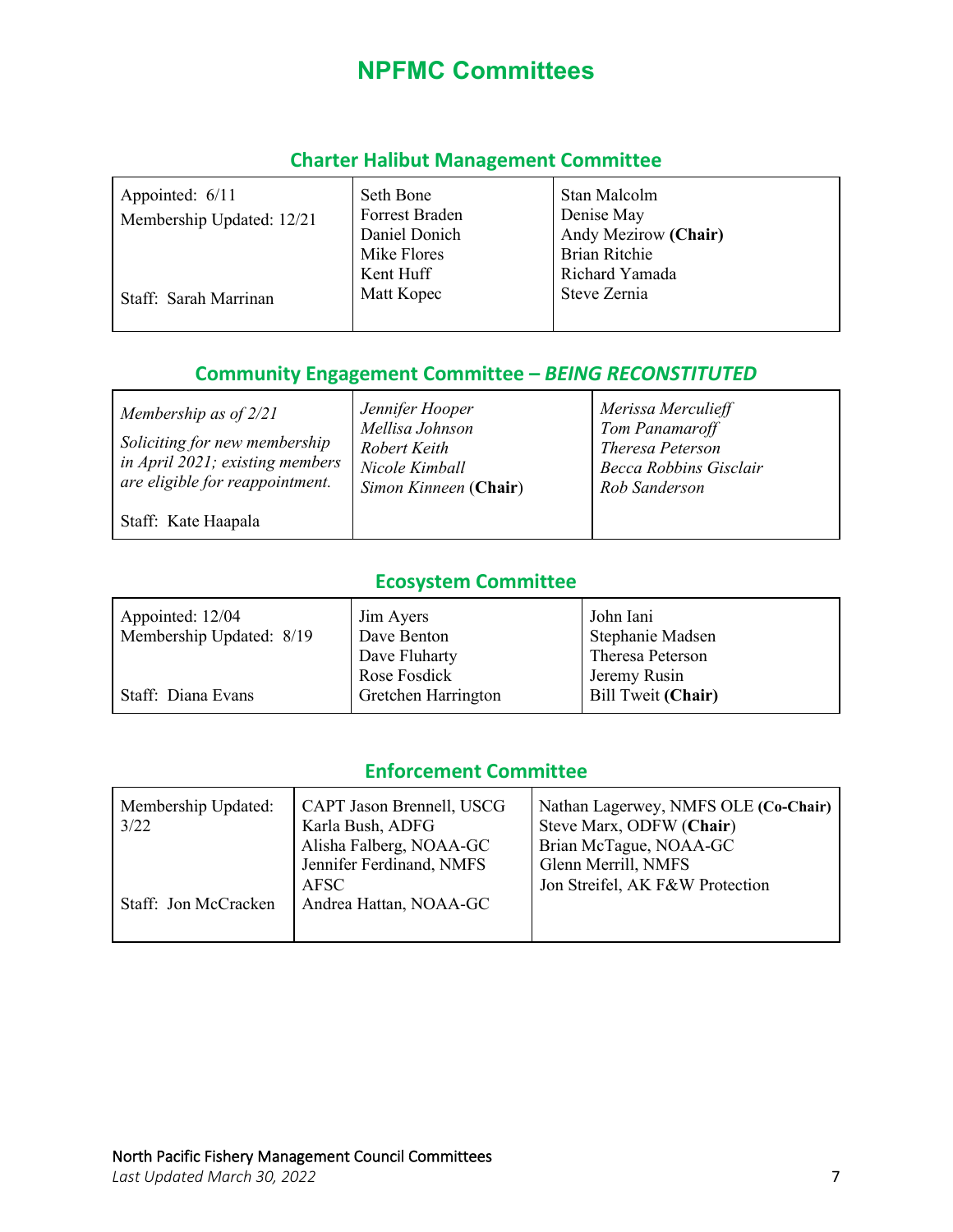# **NPFMC Committees**

### **Fishery Monitoring Advisory Committee/**

### **Partial Coverage Fishery Monitoring Advisory Committee (PCFMAC)**

| Reconstituted: 10/19     | Bob Alverson*              | Michael Lake                  |
|--------------------------|----------------------------|-------------------------------|
| Membership Updated: 5/21 | Julie Bonney*              | Mike Orcutt                   |
|                          | <b>Beth Concepcion</b>     | Abby Snedeker (Observer Seat) |
|                          | Tom Evich*                 | Chad See                      |
|                          | Dan Falvey*                | Luke Szymanski*               |
|                          | Kathy Hansen*              | Abigail Turner-Franke*        |
|                          | Stacey Hansen*             | Bill Tweit (Co-Chair)         |
|                          | Julie Kavanaugh*           | Paul Wilkins                  |
| Staff: Sara Cleaver      | Nicole Kimball (Co-Chair)* | Caitlin Yeager*               |
|                          |                            |                               |
|                          |                            |                               |
|                          |                            |                               |

\*Also members of the PCFMAC (chaired by Nicole Kimball)

### **Halibut Stakeholder Committee**

| Appointed: 11/18   | <b>Bob Alverson</b><br><b>Ruth Christiansen</b><br>Angel Drobnica<br>Arne Fuglvog | Andy Mezirow (Chair)<br>Chad See<br>Simeon Swetzof<br>Chris Woodley |
|--------------------|-----------------------------------------------------------------------------------|---------------------------------------------------------------------|
| Staff: Diana Stram | Heather McCarty                                                                   |                                                                     |

### **IFQ Committee**

| Reconstituted: 7/03      |                       | <b>Buck Laukitis</b> |
|--------------------------|-----------------------|----------------------|
|                          | Cora Campbell (Chair) |                      |
| Membership Updated: 9/21 | Craig Evens           | Bob Linville         |
|                          | Jeff Farvour          | Shawn McManus        |
|                          | Dave Fraser           | Michael Offerman     |
|                          | Natasha Hayden        | Peggy Parker         |
|                          | Jeff Kauffman         | Jeff Peterson        |
|                          | Linda Kozak           | Erik Velsko          |
| Staff: Sam Cunningham    |                       |                      |
| and Sarah Marrinan       |                       |                      |

### **Pacific Northwest Crab Industry Advisory Committee**

| Membership Updated: 12/20 | Mark Casto                         | Steve Minor (Vice-Chair) |
|---------------------------|------------------------------------|--------------------------|
|                           | Sean Dwyer                         | Gary Painter             |
|                           | Lance Farr (Chair)                 | <b>Edward Poulsen</b>    |
|                           | Dean Fasnacht                      | <b>Brett Reasor</b>      |
|                           | Jamie Goen, Secretary (non-voting) | Mike Simpson             |
| Staff: Sarah Marrinan     | Jake Jacobsen                      | Elizabeth Reed           |

#### North Pacific Fishery Management Council Committees